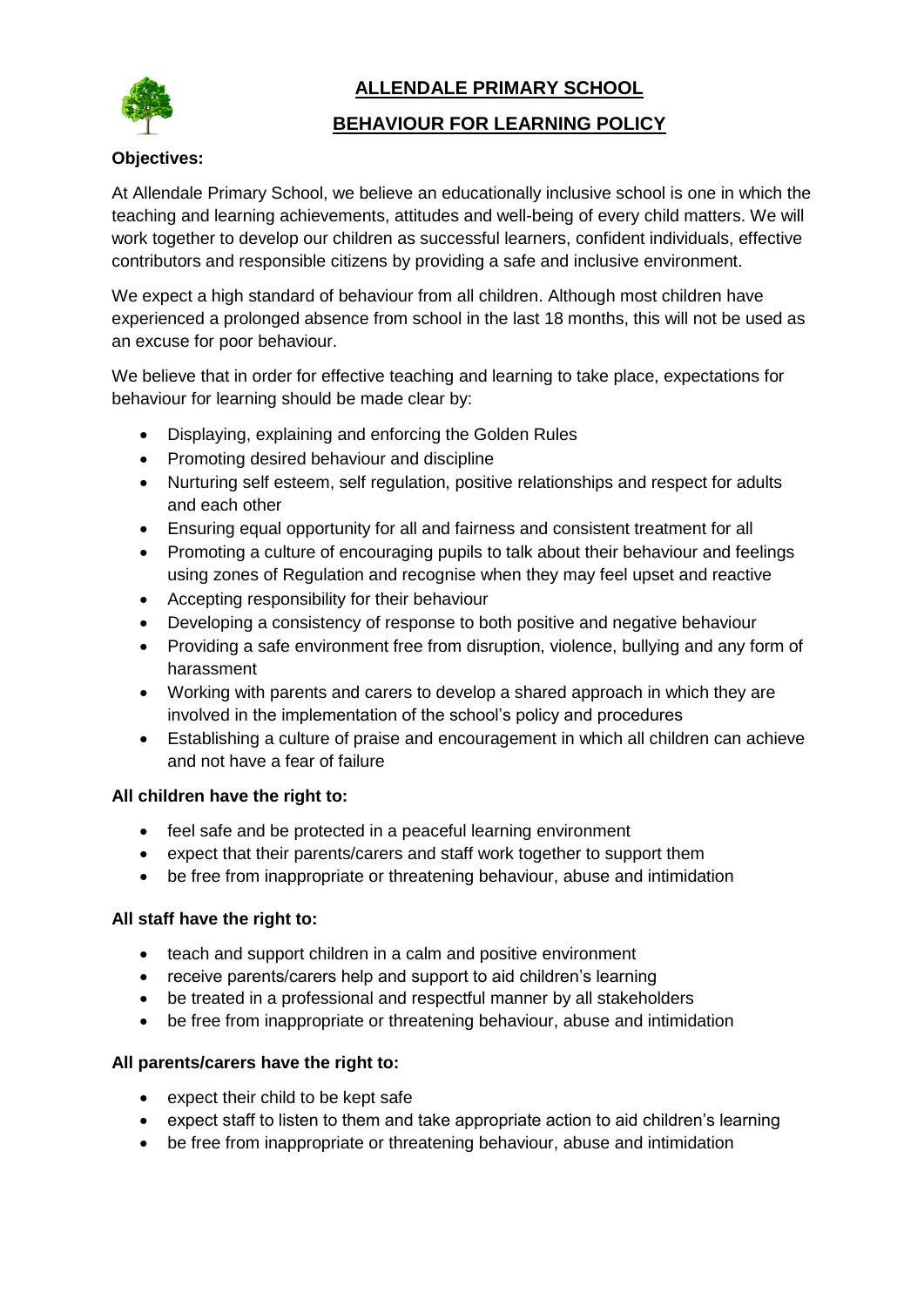We welcome visitors and volunteers to our school and expect that they too will observe this policy and act as positive role-models to all stakeholders.

#### *Failure to comply with this Code of Conduct will lead to a ban on entering the school and its grounds for a fixed period. A record of all incidents is kept and Governors informed of the circumstances.*

#### **Roles and Responsibilities:**

The Governing Body will establish, in consultation with the Head Teacher, staff and parents, a policy for the promotion of desired behaviour and keep it under review. It will ensure that this is communicated to children and parents, is non-discriminatory and the expectations are clear. Governors will support the school in maintaining high standards of desired behaviour of children and staff.

The Head Teacher will be responsible for the implementation and day-to-day management of the policy and procedures.

Staff, including teachers, support staff and volunteers, will be responsible for ensuring that the policy and procedures are followed, and consistently and fairly applied. Mutual support amongst all staff in the implementation of the policy is essential. Staff have a key role in advising the Head Teacher on the effectiveness of the policy and procedures. They also have responsibility, with the support of the Head Teacher, for creating a high quality learning environment, teaching positive behaviour for learning and implementing the agreed policy and procedures consistently.

The Governing Body, Head Teacher and staff will ensure there is no differential application of the policy and procedures on any grounds, particularly ethnic or national origin, culture, religion, gender, disability or sexuality. They will also ensure that the concerns of children are listened to, and appropriately addressed.

Parents and carers will be expected, encouraged and supported to take responsibility for the behaviour of the child both inside and outside the school. The school will encourage parents to work in partnership with the school to assist it in maintaining high standards of desired behaviour and will be actively encouraged to raise with the school any issues arising from the operation of the policy.

Children are expected to take responsibility for their own behaviour and will be made fully aware of the school policy, procedure and expectations. Children will also be encouraged to take responsibility for their social and learning environment making it both safe and enjoyable by reporting all undesirable behaviour.

If a parent makes a complaint about the behaviour of another child, the school will take this seriously and find out what has taken place. Under no circumstances will any member of staff discuss the behaviour of another child with the concerned parent.

#### **Key influences on behaviour:**

- Children need to know and understand the boundaries of acceptable behaviour.
- Children, staff and parents are aware of the Traffic Light management system adopted in school
- All staff should have high expectations of the children and make clear what is expected of them
- Rules and responsibilities should be discussed within each class so that children have involvement in the process
- Assemblies remind and reinforce the expectations of the Golden Rules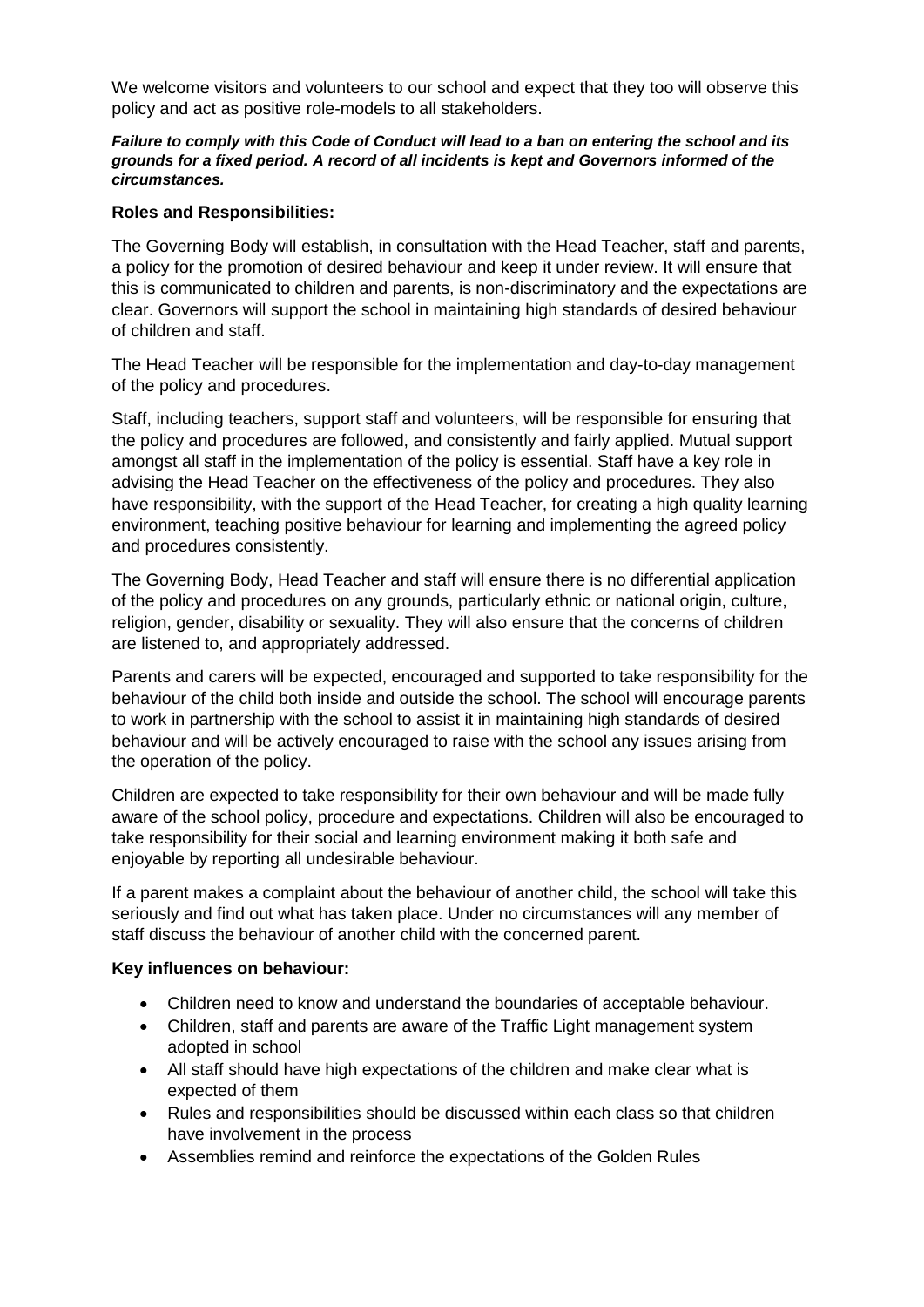- Developing and increasing children's self-esteem and confidence so that they have the skills to manage their behaviour and take responsibility for the choices they make
- Using the Zones of Regulation to identify any children who are at risk of not keeping the rules
- The Headteacher has an important role in promoting high standards of children's behaviour and in encouraging positive relationships within the school community
- All staff should be proactive in setting strategies to promote positive behaviour and be consistent in their approach
- Staff need to assess frankly and objectively reasons for poor behaviour and address these needs accordingly.
- Interventions need to be carefully judged by staff, using their knowledge of individuals to secure the desired change of behaviour.
- It is recognised that the role of all staff, teaching, non- teaching and lunchtime supervisors is vital in achieving a whole school approach.

## **Rewards:**

We believe in the value of rewards in promoting positive behaviour. These include:

- Praise from staff
- Praise from the Headteacher
- Recognition of good behaviour
- Special certificates, stickers, house points and praise pads
- Golden Time for a chosen activity or a special responsibility
- Prominent display of children's work to show how it is valued

These rewards have a motivational role in helping children to realise that desirable behaviour, self awareness and responsibility to self and others is valued, and are clearly defined in the procedures. Integral to the system of rewards is an emphasis on praise both informal and formal to individuals and groups. Alongside this is informing parents regularly on their child's desired behaviour.

No school, however positive or imaginative, can eliminate behaviour difficulties entirely but we as a school will have a range of strategies in place to support and encourage positive behaviour. These strategies will be reviewed on a regular basis.

## **Actions to discourage unacceptable behaviour:**

- Reinforcement of golden rules
- Clear and consistent expectations
- Loss of part or all of playtime
- Withdrawal of responsibilities
- Time out
- Support from TAs to agree strategies with child
- Enlisting the support of senior staff
- Contact parents
- Invite parents into school
- Work with parents to encourage positive behaviour and consistently follow strategies put in place
- Withdrawal from clubs / after school activities or school trips with due regard to pupil and staff safety
- Internal exclusion, (lessons out of class for a fixed period of time)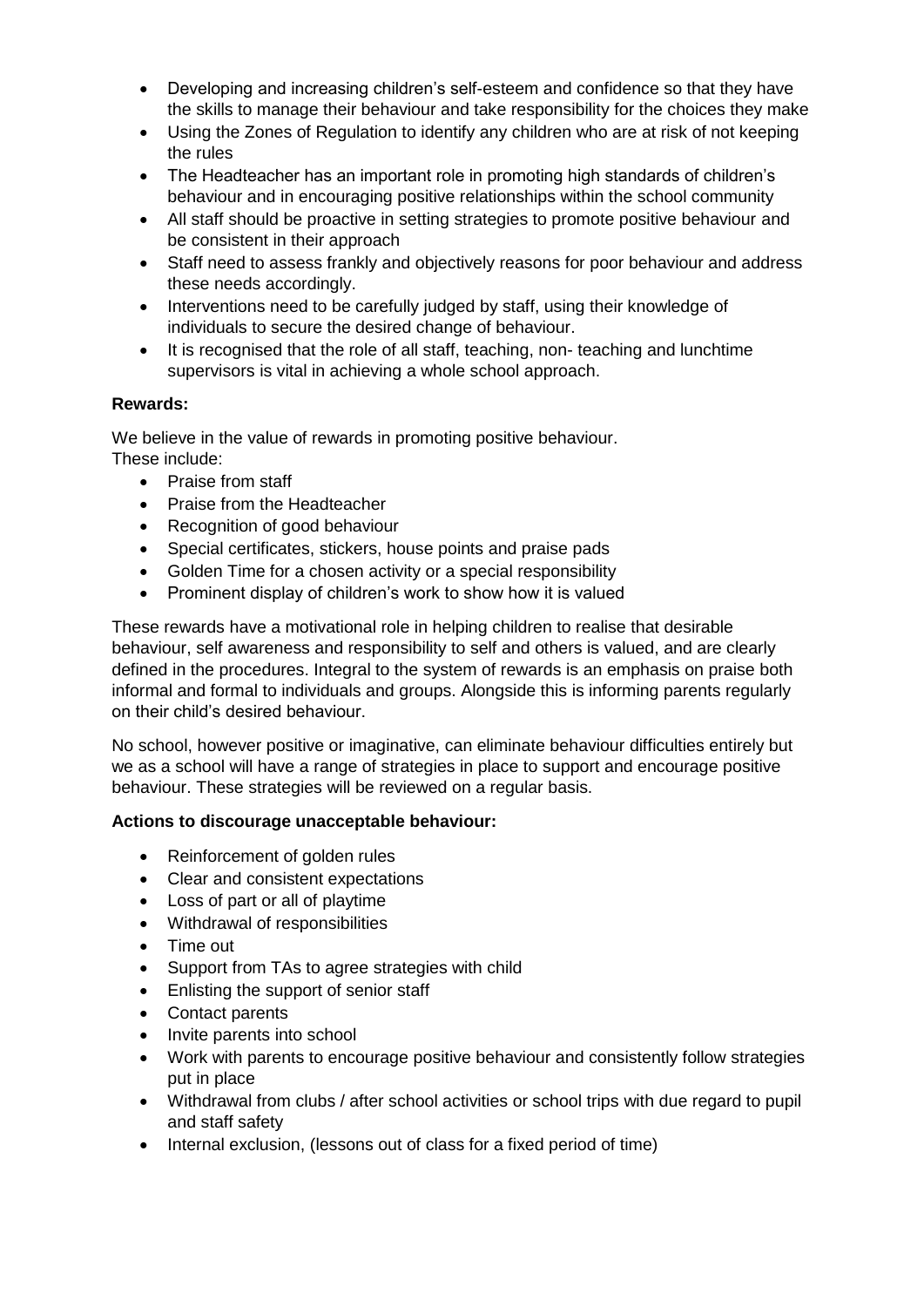- Parents requested to take child home for rest of day if angry or distressed, (not an exclusion)
- Exclusion from school, (as a final resort)

## **Unacceptable behaviour:**

The following are some of the actions we would define as being unacceptable;

- Physical, verbal, sexual, cyber or emotional bullying, (either direct or indirect; see anti-bullying policy)
- Physically hurting others
- Verbal abuse including swearing
- Racist or sexist behaviour / harassment
- Insolence or rudeness
- Refusing to listen or refusal to follow instructions
- Stealing
- Lying
- Lack of respect for people and property
- Prejudice towards disability and / or difference
- Disrupting other pupil's learning.

The types of behaviour described above are extremely rare but completely unacceptable. If happening regularly, they are likely to incur the ultimate consequence at our disposal, which is exclusion. Parents will be informed in writing of the length of the exclusion and the reasons for it as outlined in local authority procedures. A meeting will be arranged with the HT for readmission of the pupil and agreed conditions for the return to school will be discussed. In certain cases, an outside agency support service may be involved in meetings and discussions about child's behaviour. Parents will always be kept informed of such developments.

Educating and encouraging children to behave in a responsible and respectful manner is a core value at our school, enabling children to become caring and responsible citizens. We recognise that some children will require support and understanding to follow the rules and that their previous life experiences may play a part in the presentation of their behaviour and time is offered to these pupils to enable them to express their emotions.

#### **Inter-Relationship with Other School Policies:**

In order for the behaviour policy to be effective, a clear relationship with other school policies, particularly equal opportunities, teaching and learning, special educational needs and anti-bullying, will be established.

#### **Involvement of Outside Agencies:**

The school works positively with external agencies. It seeks appropriate support from them to ensure that the needs of all children are met by utilising the range of external support available and accessing suitable training and advice for staff.

Children needing support from external agencies are identified through the class teacher and SENDCO and will be at School Support. However, if necessary, a child may move immediately to that stage to access support.

## **Review:**

• The Head Teacher will include staff, children and parents in monitoring and reviewing the Behaviour Policy. They will report to the Governing Body on the policies, effectiveness, fairness and consistency.